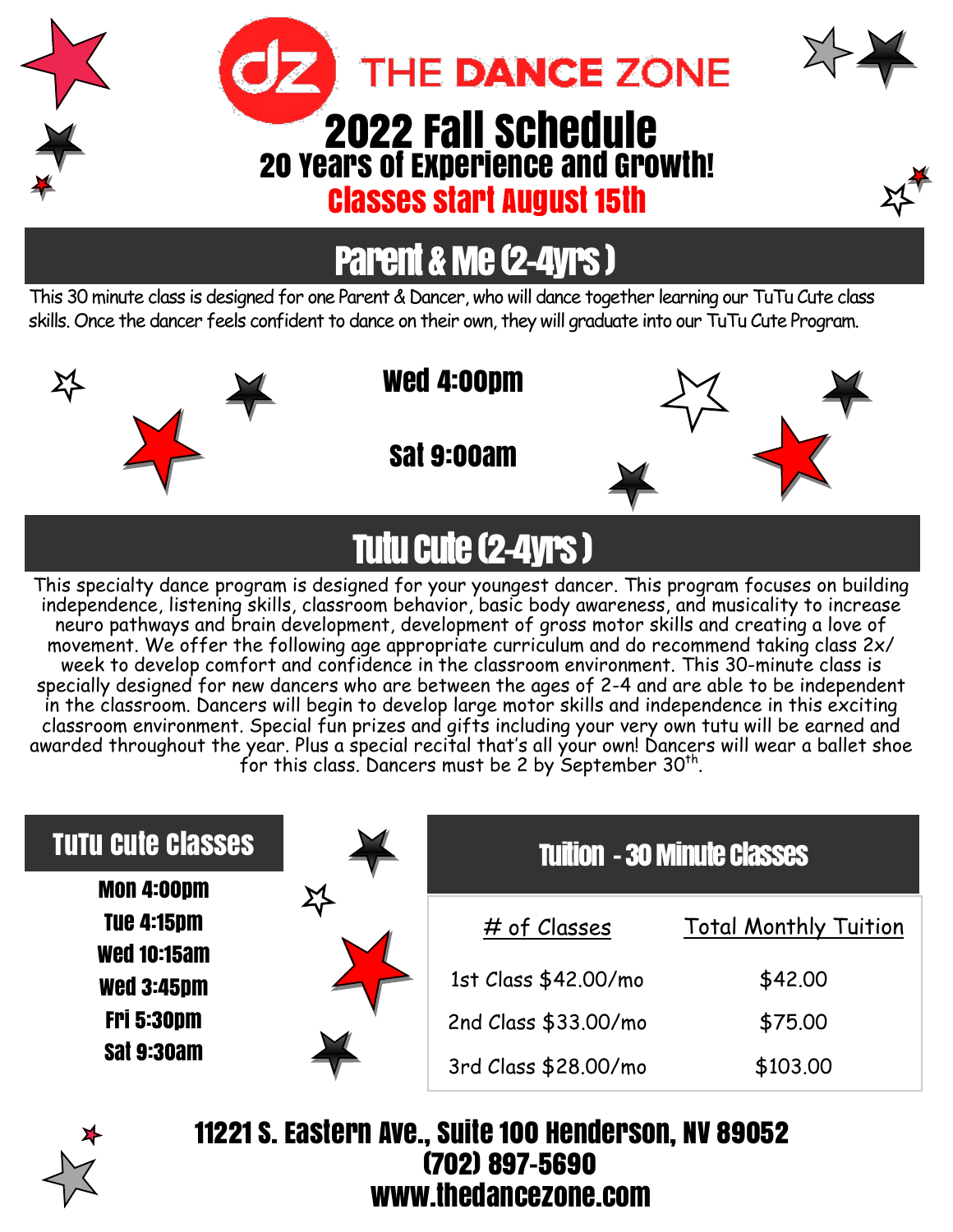

## YOUTH RECITAL CLASSES (AGES 3

This specialty dance program is designed for your youngest dancer. This program focuses on building independence, listening skills, classroom behavior, basic body awareness, and musicality to increase neuro pathways and brain development, development of gross motor skills and creating a love of movement. We offer the following age appropriate options and do recommend taking class 2x/week to develop comfort and confidence in the classroom.



### Combo Ballet/Tap Classes

Dance helps young children mature physically, emotionally, socially and cognitively. Our 45 minute combo classes are for independent dancers and follow an age appropriate curriculum. Dancers will wear ballet and tap shoes for class.

#### Combo 1 and 1/2

This class is for independent dancers continuing from our Tutu Cute Program, new to dance or not ready to advance to Combo 2. Dancer must be age 3 by September 30th.

#### Combo 2

This class is designed for the independent dancer who has completed Combo 1, and is created to build on the skills to provide further development and growth in both ballet & tap. Dancers must be age 4 by September 30th.

| Youth Combo 1 | Youth Combo 1/2 | Youth Combo 2 |
|---------------|-----------------|---------------|
| Tue 4:45pm    | Mon 4:30pm      | Tue 5:30pm    |
| Wed 4:15pm    | Tue 10:00am     | Wed 4:30pm    |
| Thu 4:45pm    | Wed 9:30am      | Thu 4:00pm    |
| Sat 11:00am   | Fri 4:45pm      | Sat 9:30am    |
|               | Sat 10:00am     |               |
|               | n tois          |               |

Designed for new or continuing independent dancers, this 45 minute class will grow coordination and strength needed for Hip Hop while introducing students to the basic movements and all the fun. Any non-marking athletic shoe is acceptable for class. Dancer must be 3 by September 30th.

**Tue 10:45am, Fri 4:00pm, Sat 10:15am**

### YOUTH TUINDINGI

Non recital class that will help students receive the basics in strength and flexibility to prepare them for tumbling skills. **Wed 5:15pm**

### Musical Theatre

Non recital class that will focus on learning musical theatre vocal, acting and dance skills! Recommended for little ones who love to express themselves!

**Mon 4:00pm**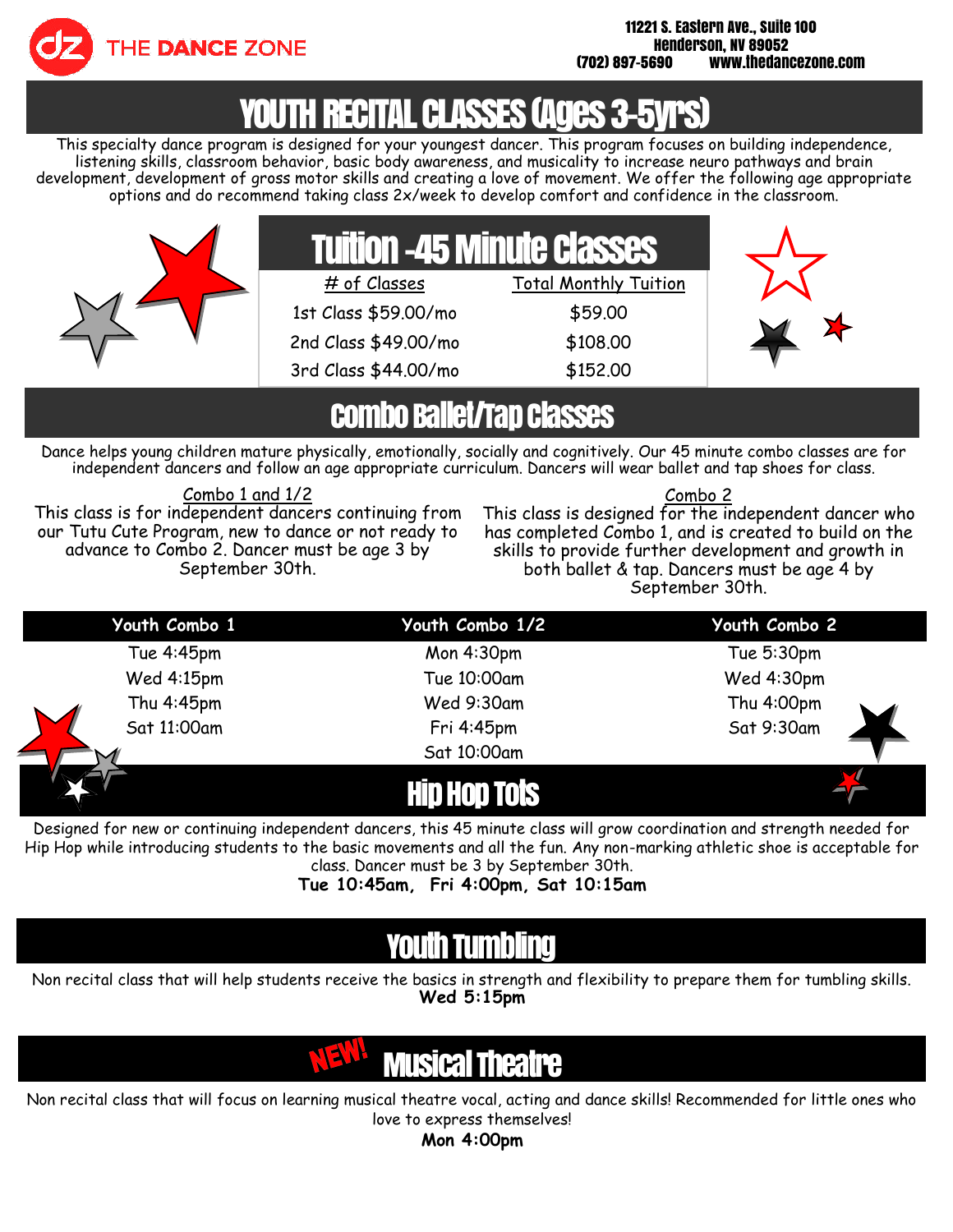# 2022 Fall Schedule

THE DANCE ZONE

20 Years of Experience and Growth! Classes start August 15th



# Recital Technique Classes

Ballet  $\bullet$  Combo (Jazz/Tap)  $\bullet$  Contemporary  $\bullet$  Hip Hop  $\bullet$  Jazz  $\bullet$  Pointe  $\bullet$  Tap  $\bullet$  Tumbling

### Primary Classes

Primary Classes are for dancers who are entering into K-1st grade

Recital Primary Ballet Mon 5:00 Recital Primary Tap/Jazz Mon 6:15 Recital Primary Ballet Wed 6:00 Recital Primary Tap/Jazz Wed 5:00 Recital Primary Ballet Thu 5:00 Recital Primary Tap/Jazz Thu 4:00 Recital Primary Ballet Sat 10:45 Recital Primary Tap/Jazz Sat 11:45

Recital Primary Hip Hop Mon 4:00

Recital Primary Hip Hop Tue 4:15

Recital Primary Hip Hop Thu 5:30

Recital Primary Hip Hop Sat 11:00

Recital Primary Contemporary Wed 4:00

| <b>Recital Primary Musical Theatre Song</b> |
|---------------------------------------------|
| & Dance Fri 4:00                            |
| Recital ALL BOYS Dance Fusion Thu           |
| 6:00                                        |

Open Primary/Elementary Tumbling Wed 4:00

### INTERESTED IN OUR TEAM PROGRAM?

Our performing team program is an age appropriate and balanced program that provides extra performing opportunities and teaches your dancer the perfect combination of fun and hard work. Our teams practice excellent attendance, classroom behavior, growth mindset and value team work. We are confident in the quality dancers and humans we develop in our team program, and have watched them move on to do amazing things. We have an illustrious list of alumni and a proven track record with 20 years of success. Our list of successful competition results is noteworthy, but a little lengthy, and while we are extremely proud of the winning, it is not the primary focus of our teams. Winning is a result of having meet team goals, fulfilling individual growth and being prepared. Let us share our expertise with you so you too can experience the success of being on a positive award winning team. Email us for more information at **thedzoneteam@aol.com.** 

### Tuition & Registration

# of Classes Total Monthly Tuition 1st Class \$74/mo \$74.00 2nd Class \$64/mo \$138.00 3rd Class \$54/mo \$192.00 4th Class \$46/mo \$238.00

- Tuition is calculated for each student by the number of classes taken, and divided into monthly installments.
- Tuition discounts are calculated by the number of classes each student is enrolled in.
- Tuition is due on the 1st of each month.
- \$35 single registration fee; \$50 family registration fee; charged annually.
- Registration fee, plus 1st month's tuition due upon registration.
- All accounts must be secured by a credit card. Auto Pay is processed with the payment method on file on the 1st day of the month (Saturdays & Sundays excluded).